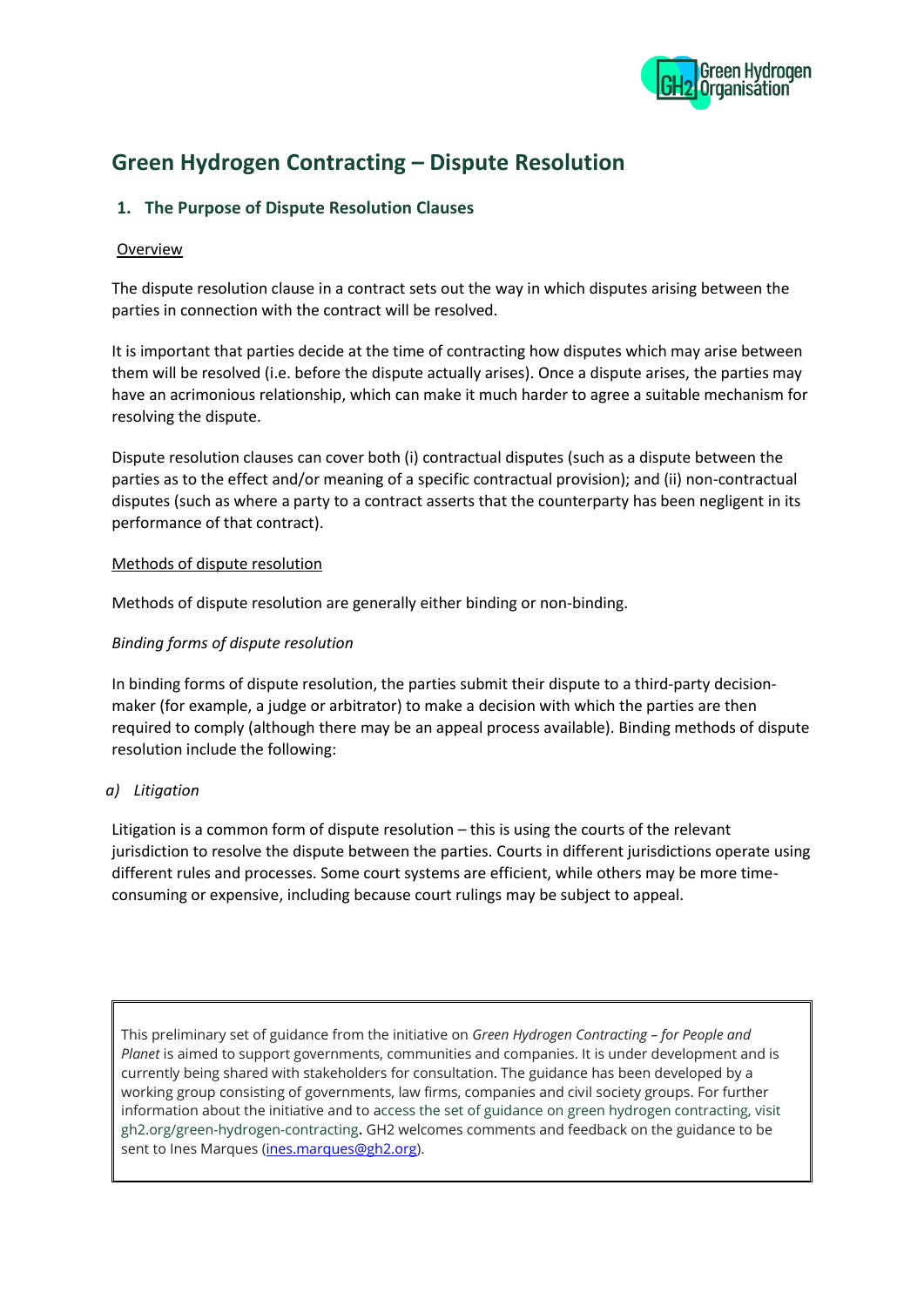

## *b) Arbitration*

Arbitration is a process whereby the parties to a contract agree that a specially convened tribunal (usually consisting of one or three arbitrators) will resolve their dispute instead of the courts. Arbitration is often more flexible than litigation as the parties typically have more control over the procedure that is followed and are often able to choose the arbitrators.

Arbitration is commonly used for international disputes involving parties from more than one jurisdiction. This is because it can be easier to enforce arbitration awards than court judgments in foreign jurisdictions, and also because parties may be unwilling to submit to the jurisdiction of a court which is foreign to them. Arbitrations are commonly run with the assistance of an arbitral institution, an organization which helps to administer and manage the arbitration using its own welldrafted arbitration rules (for example, the International Court of Arbitration of the International Chamber of Commerce (ICC)<sup>1</sup>, the London Court of International Arbitration (LCIA)<sup>2</sup> or the Singapore International Arbitration Centre (SIAC) $3$ ).

# *c) Expert determination / Adjudication*

Expert determination and adjudication are separate methods of dispute resolution where the dispute is determined by a neutral third party, which is usually someone with specialist expertise relevant to the dispute. The decision is usually binding on the parties and can be enforced through the courts. Expert determination and adjudication are often appropriate where industry expertise is required for resolving the dispute and/or where a decision is needed in respect of a distinct, standalone issue (for example, a technical issue in a construction dispute).

## *Non-binding forms of dispute resolution*

Non-binding forms of dispute resolution are methods whereby the parties seek to resolve their dispute on a consensual (agreed) basis. For example:

## *a) Mediation*

In mediation, an independent third party (the mediator) explores areas for potential compromise between the parties. Although it is still up to the parties to agree to a resolution of their dispute, the involvement of an experienced mediator can make such an outcome much more likely. Often the parties will conclude a mediation agreement so that the process and procedure for the mediation is agreed between the parties from the outset.

## *b) Negotiation*

Negotiation may be structured or unstructured. It is sometimes split into two or more phases, with the first phase between representatives of the parties who are involved in operating the contract on a day-to-day basis. If the dispute is not resolved, it may then be escalated to negotiations between

 $1$  The latest version of the ICC Rules of Arbitration is available [here.](https://iccwbo.org/dispute-resolution-services/arbitration/rules-of-arbitration/)

 $2$  The latest version of the LCIA Arbitration Rules is availabl[e here.](https://www.lcia.org/Dispute_Resolution_Services/lcia-arbitration-rules-2020.aspx)

 $3$  The latest version of the SIAC Rules is available here.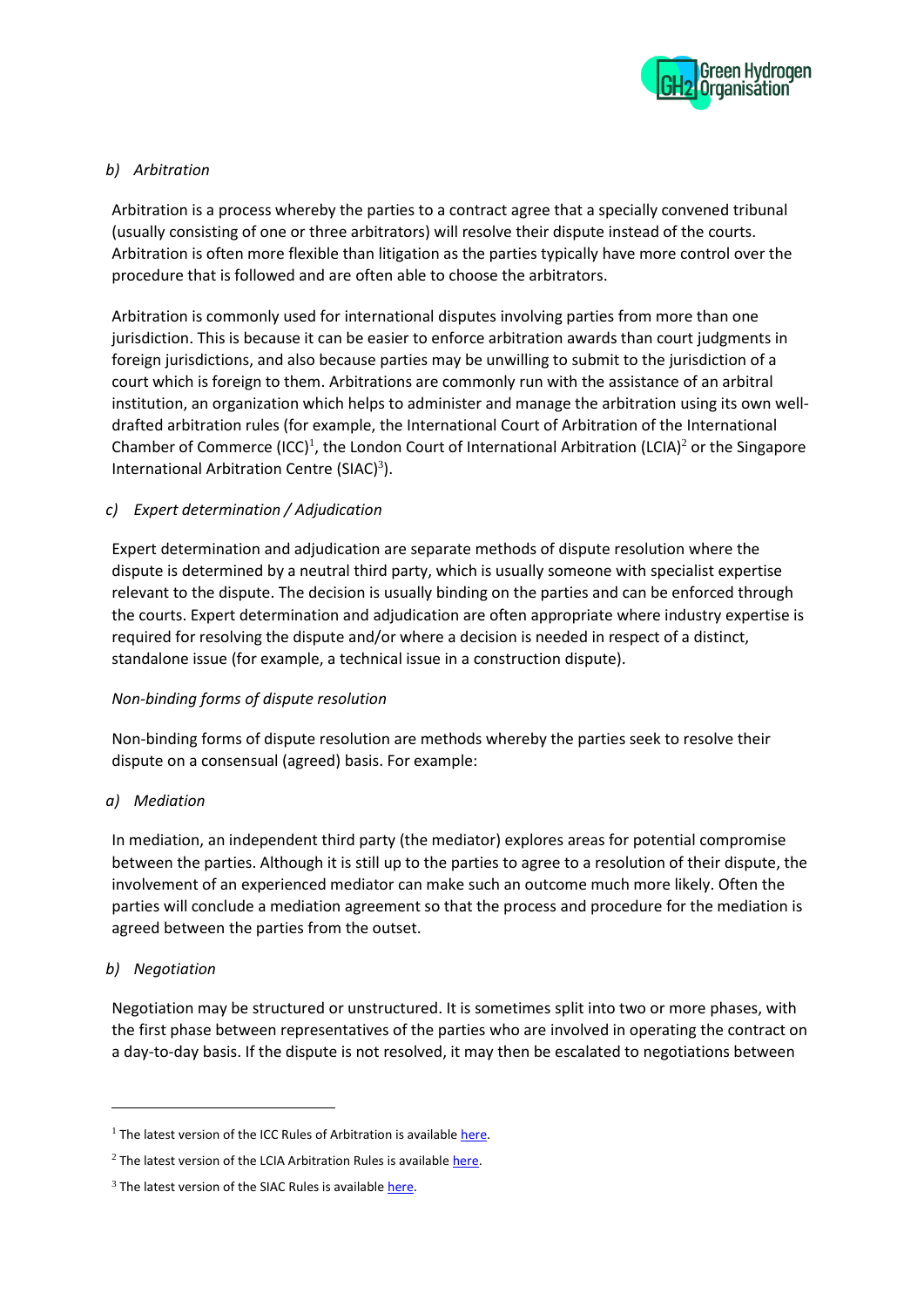

senior management at both parties. The parties' lawyers may also attend either of the phases of negotiation.

## *c) Early neutral evaluation*

This is where a neutral, third-party evaluator gives an opinion on the merits of the parties' respective cases in order to help them assess how strong their cases are and inform negotiations/settlement strategy (including whether to pursue the case further as part of binding dispute resolution proceedings).

## The dispute resolution clause

The dispute resolution clause in a contract may set out one or more of the binding or non-binding forms of dispute solution methods. The agreement may prescribe a single step or multi-stage process. The appropriate method or combination of methods may different from one project to the next and is therefore a question of fact.

For example, if the judiciary in a host state i[s independent](https://worldjusticeproject.org/our-work/wjp-rule-law-index) and able to resolve disputes in an efficient and effective manner litigation may be the preferred dispute resolution matter. Projects which are pursued in host states which have poor judicial independence may be prefer a combination or negotiation and arbitration to litigation. Finally, where communities are concerned, the project may be required to pursue a consultative approach which entails mediation or conciliation. $4$ 

## Why is it important to have a dispute resolution clause in a contract?

It is common for disputes to arise between parties to a contract. This may be in relation to minor operational issues, such as where there is a delay or a defect in one of the parties' performance of its obligations, or it may relate to much larger issues, such as termination of the contract, allegations of misrepresentation or negligence, disputes over the value or quality of work performed, or disputes as to which party bears the cost or risk of a certain event.

A well-drafted dispute resolution clause helps disputes to be resolved in a timely and efficient way. It is likely to be important to potential investors in a project that a robust dispute resolution clause forms part of a contract, as this will help the investors have confidence that there is a mechanism in place to help the parties resolve any disputes which arise.

When trademarks, logos or other forms of proprietary technology are involved, having a robust dispute resolution mechanism is particularly important in ensuring that parties have confidence that their intellectual property will be protected as they will have a contractually binding way of enforcing their intellectual property rights.

There is generally a willingness on the part of courts and tribunals to uphold terms that have been contractually agreed between commercial parties, including the parties' choice as to the method of dispute resolution. It is therefore crucial that the clause is concise, clear and workable from the perspective of courts and tribunals to avoid any risk of ambiguity or uncertainty about how it should operate.

<sup>4</sup> Also see the [Local Community Management paper] for information on grievance management and local community focused dispute resolution mechanisms.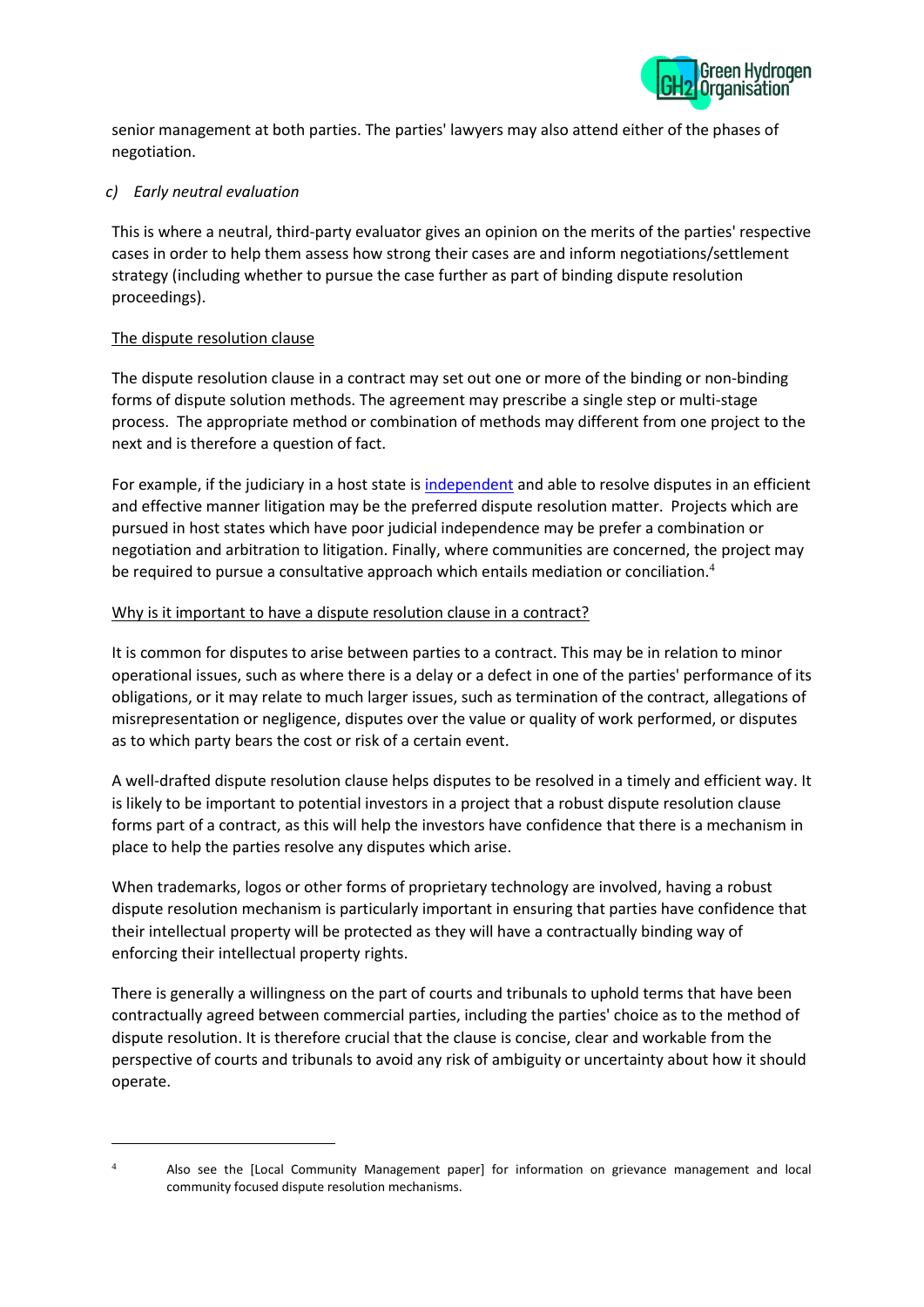

Parties should also give careful consideration to the governing law of a contract, which sets out the substantive law applicable to the interpretation of the agreement. It is generally advisable that the governing law of the agreement should be the law of a neutral country with a well-developed body of legal principles. In light of this, parties to international contracts and cross-border transactions often choose the law of England and Wales as the governing law for the relevant agreements. This is because English law offers a vast body of well-developed jurisprudence, including on technical issues, which helps ensure high degree of certainty and predictability in commercial transactions.

#### Why is the choice of an appropriate dispute resolution clause important?

It is very important to choose the right dispute resolution clause. At the time of contracting, parties should give proper consideration to the dispute resolution provisions in the contract so as to avoid being tied to a procedure that they find at a later date is unsuited to their needs. Although at the outset of a project it may be difficult to envisage a dispute arising between the parties, contentious situations are unfortunately a reality of commercial dealings in any industry in all parts of the world. Taking the time to consider the specific implications of the dispute resolution clause may well save significant time in the long run.

Relevant questions to consider in this regard include:

- Should the dispute resolution procedure be binding on the parties?
- How long is the procedure likely to take from start to finish, and will this be appropriate for the timescales of the project?
- Who should the decision-maker be and how will this be decided? For example, should the decision-maker be an industry expert or a lawyer? Which jurisdiction should they come from?
- Does the procedure (and the documents provided during the procedure) need to be confidential?
- Is it important that the type of procedure envisaged is already familiar to one/both/all of the parties and/or any other relevant stakeholder(s) (such as investors)?
- If the contract in question is part of a suite of contracts, does the dispute resolution mechanism need to accommodate disputes arising under related contracts as well?
- How much will the procedure cost and how will the parties allocate those costs?

The answers to the above questions will vary greatly depending on who is likely to be party to a dispute, the nature of the issues that are likely to be involved (i.e. are they likely to involve complex technical issues), how quickly any dispute needs to be resolved, and the costs that the parties are prepared to incur in order to resolve the dispute.

#### Contents of a dispute resolution clause

The contents of a dispute resolution clause will largely depend on which method(s) of dispute resolution the clause provides for (see Section 2 below).

There are however certain key points that will need to be considered when drafting any dispute resolution clause. For example:

- The legal system (i.e. the laws of which jurisdiction) which will govern the contract and be applied to any disputes that arises out of or in connection with it;
- The body or individual which will apply that law in order to make a decision on the dispute;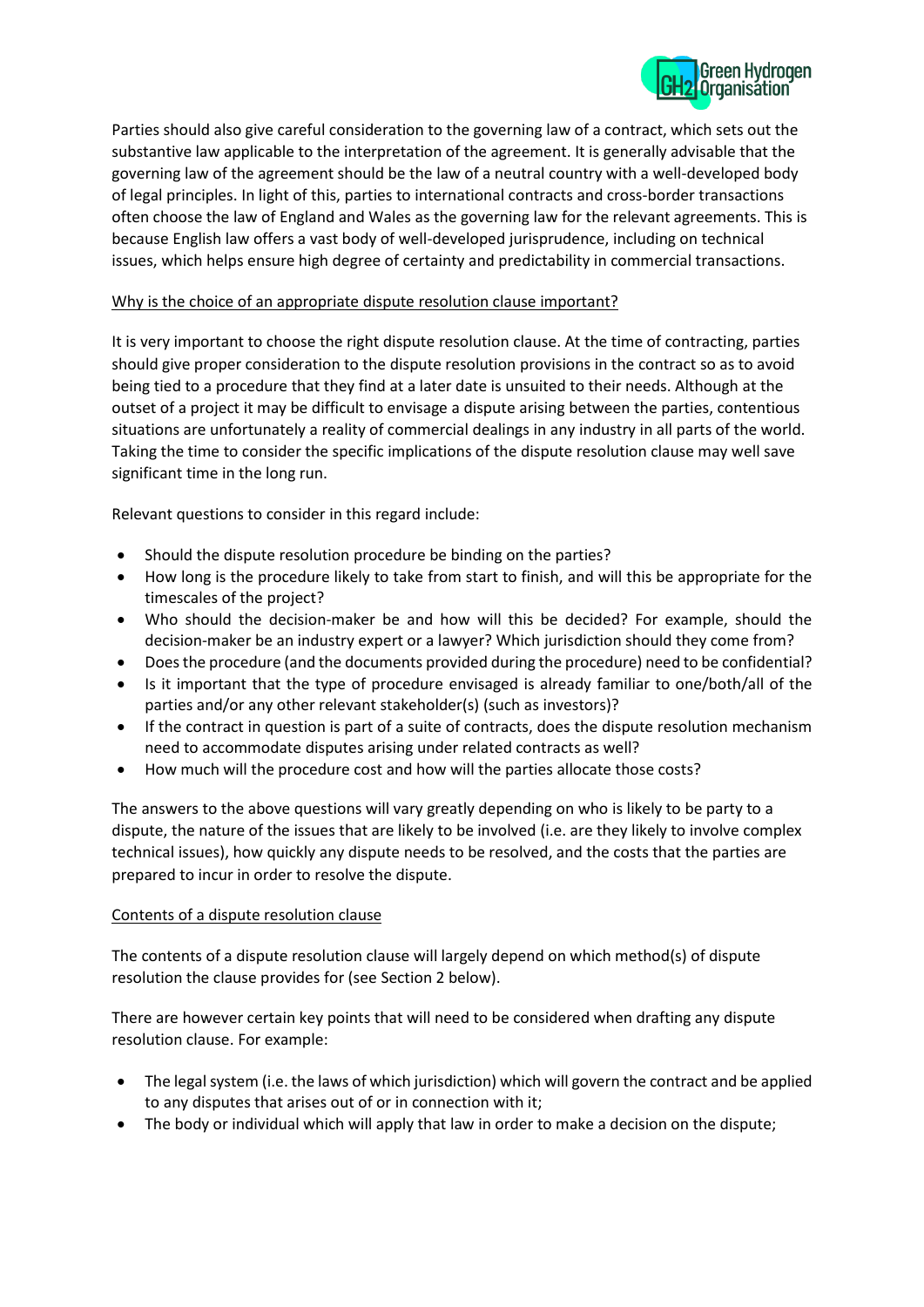

- The initial steps (if any) which the parties should be required to take to seek to resolve the dispute before it is referred to a decision-maker for a binding decision (for example, compulsory negotiation or mediation); and
- Whether it would be appropriate to appoint a service agent in the jurisdiction where any court proceedings would be commenced. The effect of this would be a contractual agreement between the parties that proceedings may be served on their service agent, who acts as their nominated representative. This may avoid a dispute about whether proceedings have actually been properly served.

As mentioned in the introduction, parties to a contract should consider whether a multi-tiered dispute resolution clause would be appropriate for their contract. This would provide for a dispute to be progressively escalated up from the informal stage of discussions between the parties to a more formal process (such as litigation or arbitration) until the parties have resolved the dispute. Whether a tiered dispute resolution clause is appropriate and what specific stages should be provided in the clause will depend on the contract in question. Relevant factors to consider include the nature of the disputes that are likely to arise, the value of the contract, the costs associated with the dispute resolution process and how important it is for any dispute to be resolved quickly.

#### Example dispute resolution clauses

Below are some examples of sample wording that may be found in dispute resolution clauses. These are provided as illustrations only - the drafting of any dispute resolution clause will depend on the circumstances of the contract and the priorities of the parties involved.

| <b>Type of clause</b>                                                                                                                     | <b>Sample wording</b>                                                                                                                                                                                                                                                                                                                                     |
|-------------------------------------------------------------------------------------------------------------------------------------------|-----------------------------------------------------------------------------------------------------------------------------------------------------------------------------------------------------------------------------------------------------------------------------------------------------------------------------------------------------------|
| Court jurisdiction (i.e. litigation)<br>clause                                                                                            | The courts and tribunals of [England and Wales] shall have<br>exclusive jurisdiction to settle any [dispute/Dispute] which may<br>arise (including claims for set-off and counterclaims) under or in<br>connection with this Agreement. Any dispute that arises<br>between the Parties shall be resolved according to the laws of<br>[England and Wales]. |
| Ad hoc arbitration clause (i.e. an<br>arbitration where the parties<br>have not selected an institution<br>to administer the arbitration) | All [disputes/Disputes] arising out of or in connection with this<br>Agreement, including any question regarding its existence,<br>validity or termination, shall be finally resolved by arbitration.<br>The seat of the arbitration shall be [London].                                                                                                   |
|                                                                                                                                           | The governing law of the arbitration agreement shall be [the law<br>of England and Wales].<br>The [dispute/Disputes] be resolved according to the laws of<br>[England and Wales].                                                                                                                                                                         |
|                                                                                                                                           | The language of the arbitration shall be [English].<br>The party commencing arbitration shall send to the other party<br>a notice of arbitration demanding that the dispute be referred to<br>arbitration.                                                                                                                                                |
|                                                                                                                                           | The arbitral tribunal shall consist of [three] arbitrators, one<br>appointed by the party commencing arbitration and named in                                                                                                                                                                                                                             |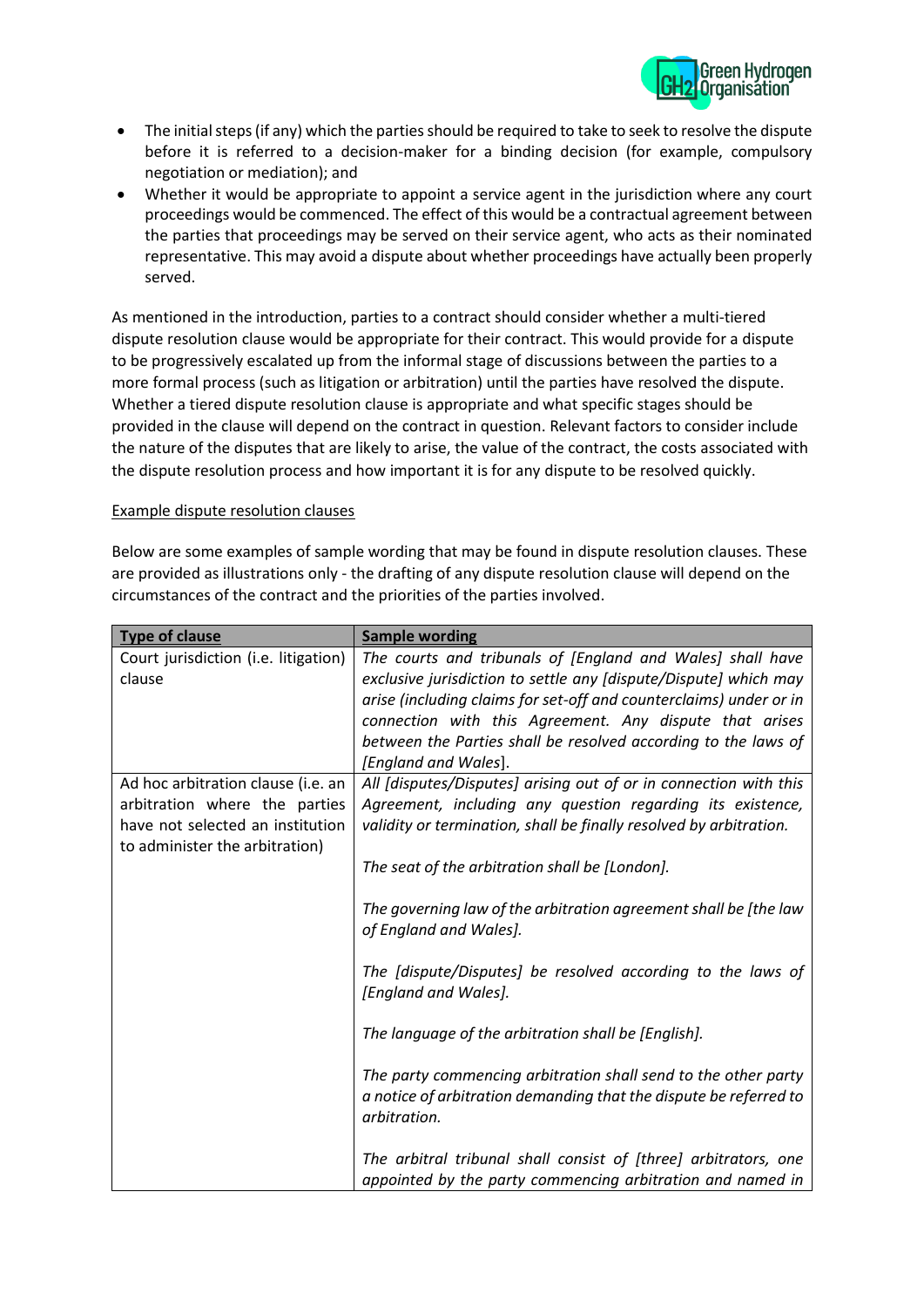

|                         | the notice of arbitration, the second appointed by the party<br>responding to the notice of arbitration within [28] days of receipt<br>of the notice of arbitration, and the third, who shall act as the<br>presiding arbitrator, appointed by the two parties within [28<br>days of the appointment of the second arbitrator]. If any<br>arbitrators are not appointed within these periods, [the relevant<br>appointing authority] shall, upon the request of any party, make |
|-------------------------|---------------------------------------------------------------------------------------------------------------------------------------------------------------------------------------------------------------------------------------------------------------------------------------------------------------------------------------------------------------------------------------------------------------------------------------------------------------------------------|
| <b>Mediation clause</b> | the appointment(s).<br>In the event of a [dispute/Dispute] arising out of or relating to<br>this Agreement, including any question regarding its existence,<br>validity or termination, the Parties shall seek settlement of that<br>[dispute/Dispute] by mediation in accordance with [the<br>agreed/relevant mediation rules], which Rules are deemed to be<br>incorporated by reference into this clause.                                                                    |

# **2. Dispute Resolution in the Energy Sector<sup>5</sup>**

The international energy sector frequently gives rise to complex, technical, and high-value disputes. As economic and commercial circumstances change, joint venture partners for energy projects may disagree over operations, sellers and buyers may seek to amend pricing terms and host states may seek to change the regulatory environment governing energy projects.

Any of these outcomes can have substantial consequences for parties operating in the energy sector. Disputes are therefore a significant risk in any international energy project. Parties must anticipate and manage disputes from the inception of the relevant contractual frameworks to the point a dispute arises and is eventually resolved.

Parties in the energy sector can use a number of dispute resolution methods in their agreements. These may include arbitration, litigation, expert determination, and specialist dispute resolution boards, as well as non-binding methods like negotiation and mediation. Depending on how a contract is drafted, parties may also be able to use several methods of dispute resolution together.

The key dispute resolution methods which are typically used in the energy sector are considered below.

## *a) Arbitration*

Arbitration has many features that make it well-suited to the resolution of international energy disputes, and it is consequently one of the most widely used forms of dispute resolution in the energy sector.

While it is a legally binding process like court litigation, it allows the parties procedural flexibility in terms of how and where they wish to resolve their disputes. This means that parties can choose decision-makers with particular language skills, professional backgrounds, or technical expertise which ensures they are familiar with the types of issues likely to arise in a project (for example, arbitrators with engineering, joint venture accounting or commodity pricing experience). It can also be valuable for arbitrators to be familiar with energy industry norms.

 $5$  Although the generation of renewable energy and the production of green hydrogen are two discrete processes both form part of the energy sector.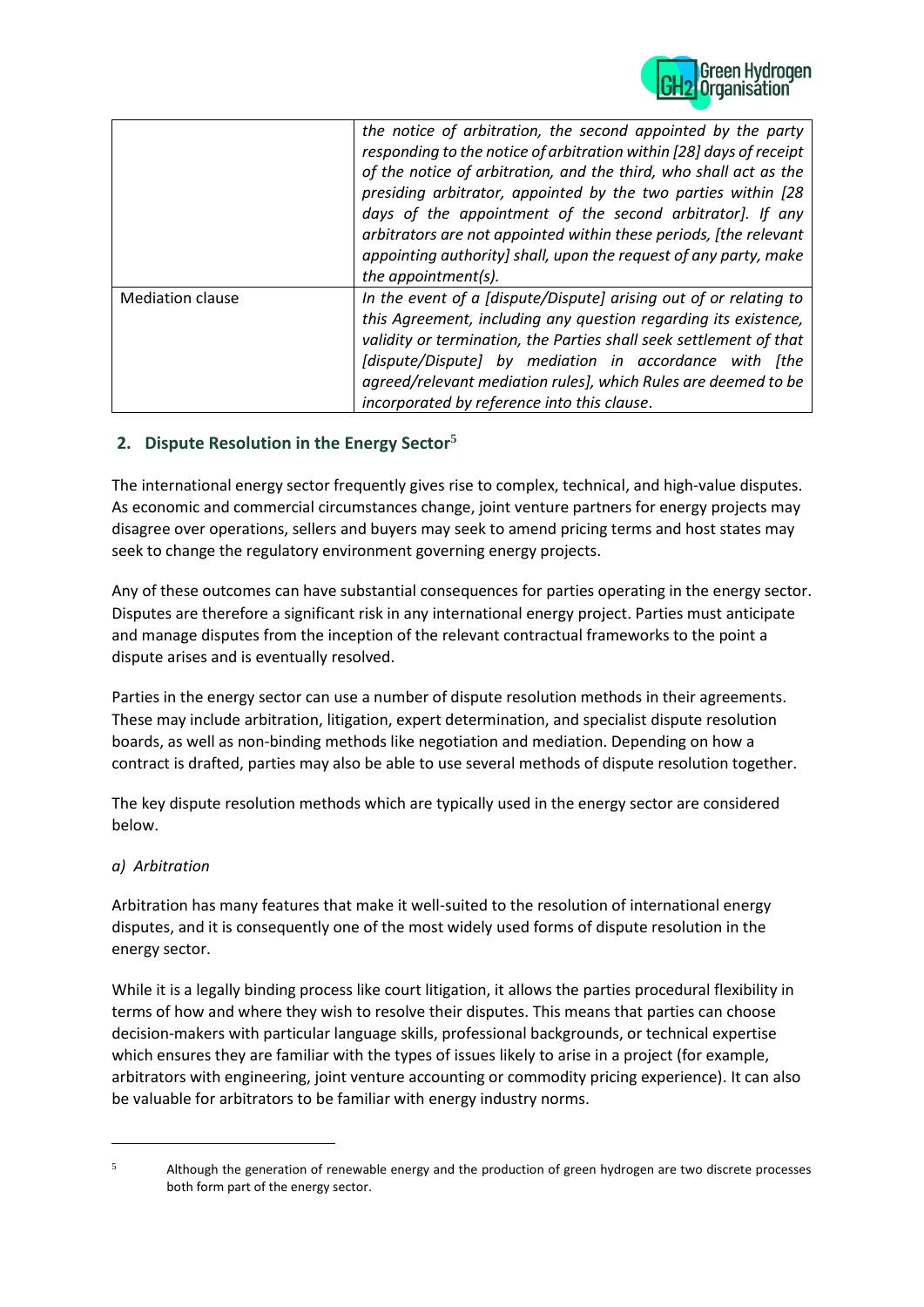

Importantly, arbitration offers a neutral forum which is separate from a domestic court system. Energy projects commonly involve a cross-border element, with investors, suppliers, contractors, and project operators likely being based in several jurisdictions. Parties may prefer to resolve their disputes in an international setting rather than in one country's domestic courts.

Moreover, it may be more straightforward to enforce the decision made by an arbitral tribunal (the award) in different jurisdictions than it would be to enforce a court judgment. The Convention on [the Recognition and Enforcement of Foreign Arbitral Awards,](https://www.newyorkconvention.org/english) also known as the "New York Arbitration Convention", has much wider coverage than international treaties on the recognition of court judgments.

Arbitration is also frequently used by energy sector participants because it can allow the parties to ensure that their dispute process remains private and/or confidential. Court proceedings (or at least the fact that a dispute is taking place between the parties in court) may be public. In arbitration, parties can agree that the proceedings, as well as the fact that the dispute is taking place, should be confidential. Given the commercial and political sensitivity of many energy projects, this is often an important consideration.

Energy sector participants also often use a specialist category of arbitration known as investment treaty arbitration. This is where foreign investors seek to enforce protections offered to them by host states, for example through bilateral or multilateral investment treaties (such as the Energy Charter Treaty, which has 47 signatory states) or stabilization clauses in contracts. Such protections may include a guarantee of fair and equitable treatment and protection against discrimination and expropriation of the investment.

Treaties or contractual clauses may give investors a free-standing right (separate from the agreements to which it is party) to bring proceedings directly against the host state by way of international arbitration before an independent tribunal (rather than the host State's domestic courts) to seek compensation for breach of these protections. For example, since 1991, over 136 arbitrations have been commenced under the Energy Charter Treaty. In addition to the dispute resolution methods stipulated in commercial contracts associated with energy projects, parties operating in this sector may therefore also have recourse to investment arbitration claims against States in the event that any actions of a State (such as withdrawal of subsidies for a renewable energy project, cancellation of licenses and permits etc.) breach the protections offered to those investors.

## *b) Litigation*

While court litigation is a familiar dispute resolution mechanism for commercial contracts in general, it is less common as a dispute resolution mechanism in energy sector contracts. This is because typically in international energy projects, the parties and the project itself may be based in more than one jurisdiction and parties may therefore be resistant to submitting to the courts of another State. In addition, there can be difficulties associated with enforcing court judgments in foreign jurisdictions and the cost and length of court trials.

Litigation may, however, be chosen when all or many of the parties involved in a project are from the same jurisdiction. Similarly, the laws of the jurisdiction where a project is based may mandate the use of local courts, particularly where State-owned entities are involved in a project, although local court jurisdiction will often be resisted in negotiations by investors to the extent possible.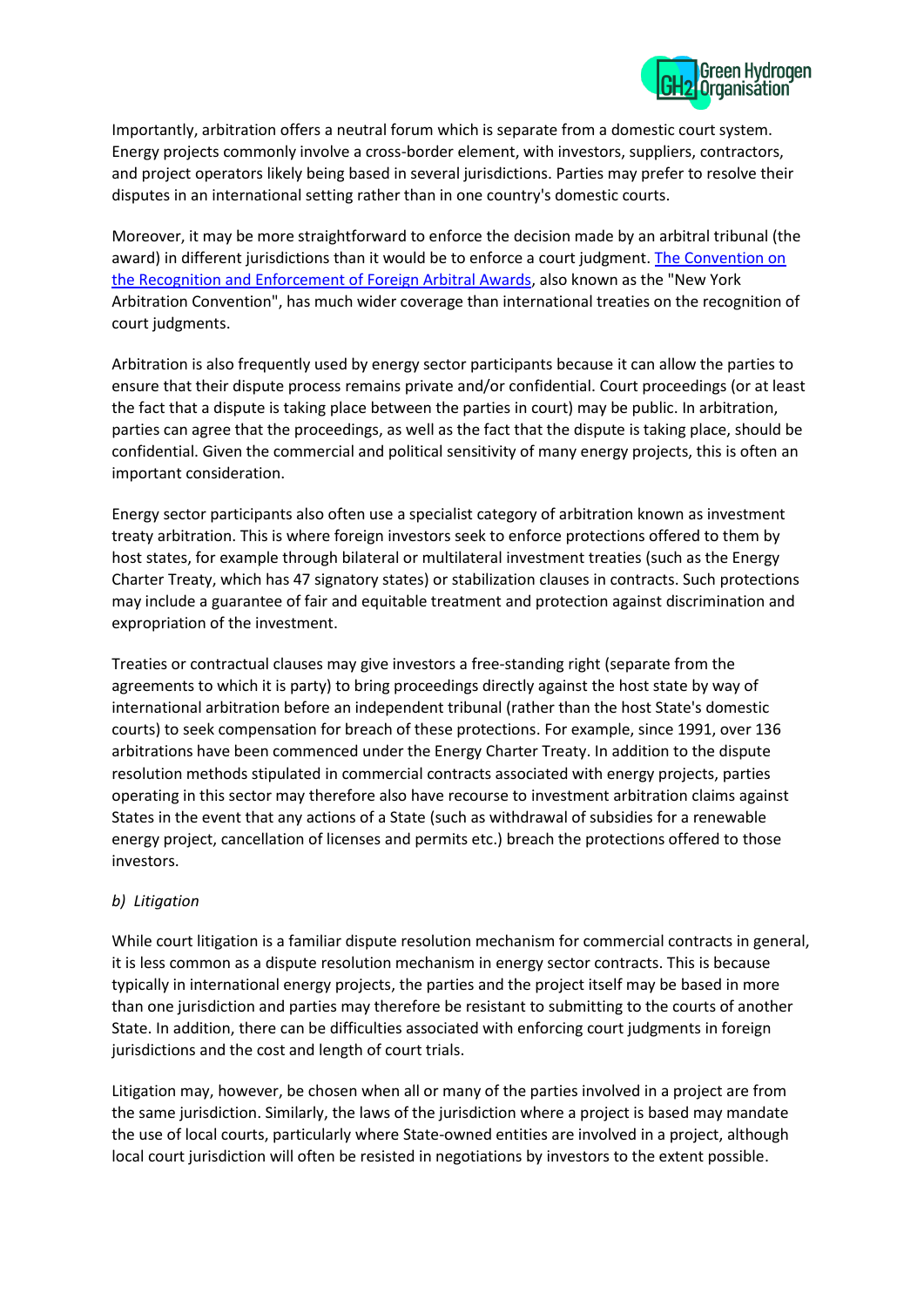

#### *c) Expert determination*

Expert determination is well-suited to disputes of a specialist or technical nature, such as relating to the valuation of assets/ business, pricing, or technical assessments in oil, gas and energy disputes. Contracts related to energy projects such as construction contracts or supply agreements often include expert determination clauses. This is an effective dispute resolution method for highly technical matters.

Difficulties may however arise when there are matters of both fact and law in dispute between the parties (as is often the case in many energy-related disputes) as a technical expert may not be qualified to decide on all of these at once. For this reason, energy sector contracts will often specify that certain narrow types of disputes will be resolved through expert determination (for example, disputes as to compliance of a product with industry specifications) while also providing a 'catch-all' arbitration clause for any other disputes arising under the contract.

## *d) Dispute resolution boards*

Dispute resolution boards are commonly used in construction contracts for large-scale and longterm projects. These typically involve the establishment of a standing board, comprised of one or three independent members jointly appointed by the parties, which is available to assist the parties throughout the project in resolving issues as they arise. In contrast to an arbitral tribunal, which is only appointed when a specific dispute arises, a dispute resolution board is created at the start of the project and can address all disputes across the life of the project. Depending on the terms of the contract, the boards can issue either binding or non-binding recommendations to the parties.

The purpose of dispute boards is to avoid formal proceedings (such as arbitration or litigation). They allow the members of the board to become familiar with the project in question and can be an efficient way to resolve operational issues, as they avoid the time and cost of commencing arbitration or litigation in respect of each issue. They may not be appropriate, however, to address complex or high-value legal or commercial issues.

This method of dispute resolution has proven to be effective in the construction industry, although its usage is still growing across the energy sector.

## *e) Mediation and negotiation*

It is common to see dispute resolution clauses in energy sector contracts provide for negotiation or mediation as a preliminary step before the parties can proceed to arbitration, expert determination, or litigation. The aim of such clauses is to require the parties to seek to resolve the dispute through a structured, non-binding process before it can be escalated to more costly, time-consuming formal proceedings. Given the importance of relationships in the energy sector, such clauses will often require the involvement of senior management from each party, in the hope that they can be resolved in a consensual way.

## **3. Dispute Resolution in the Green Hydrogen Value Chain: Relevant Considerations**

When considering what dispute resolution mechanism may be appropriate in a green hydrogenrelated contract, it is instructive to consider the possible areas of conflict along the value chain and what types of disputes may arise.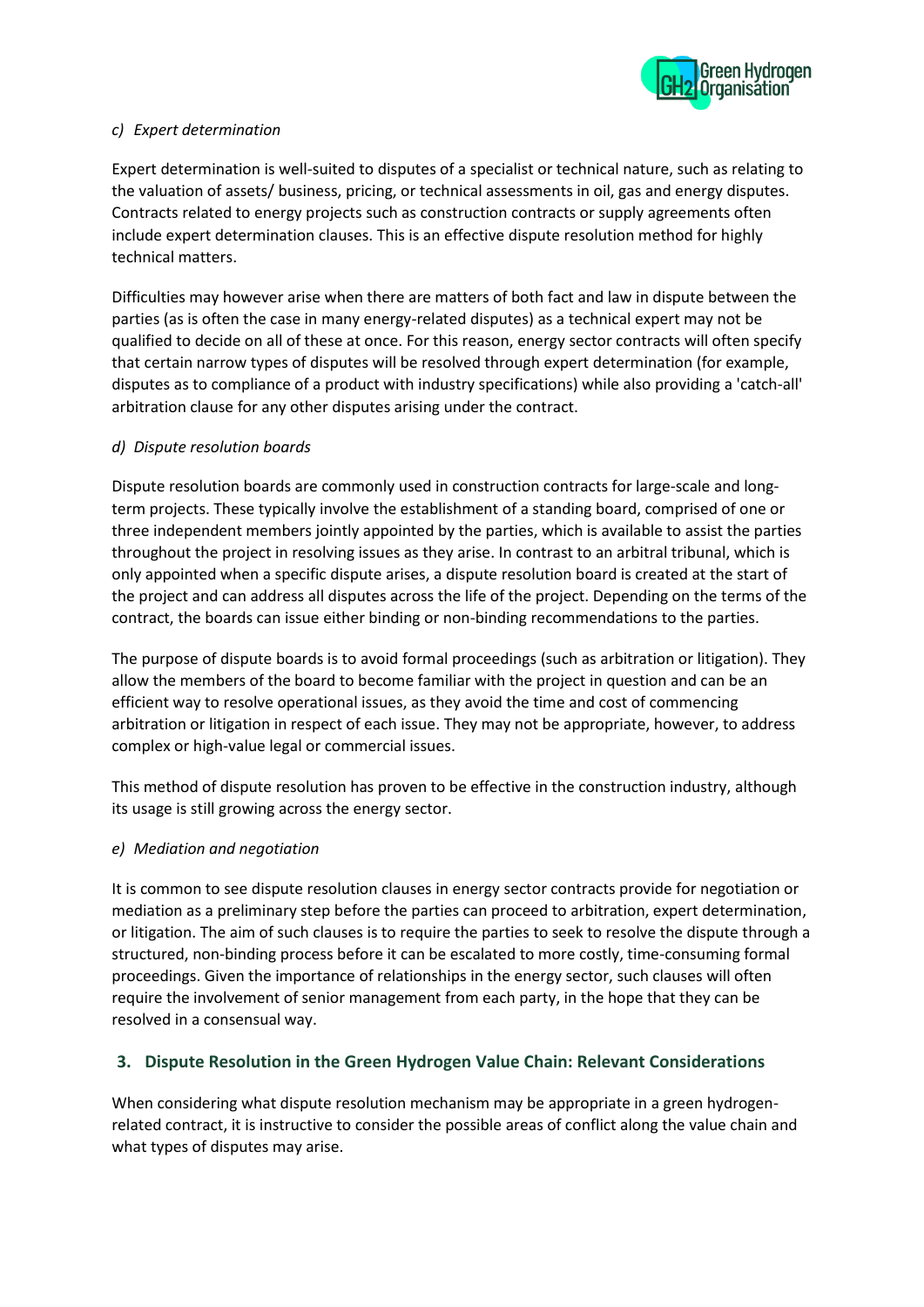

Disputes may include:

- **Licensing and regulatory disputes**: in States where a licence is required in order to build and operate a green hydrogen product, disputes may arise under those licences or under other contracts between State entities and the operators of green hydrogen projects. This may include, for example, disputes as to the operator's compliance with the conditions for the licence or other applicable regulation; the terms on which a licence is extended, renewed or cancelled; the operator's obligations in respect of environmental or local community impact assessment and management (in particular around the management of water resources); and disputes in respect of changes in the regulatory framework.
- **Construction disputes**: green hydrogen projects will typically require the construction of new infrastructure for the production, transmission and storage of hydrogen, and in some cases the conversion of existing infrastructure (for example, where natural gas infrastructure can be repurposed for use with hydrogen). Disputes may arise with contractors and sub-contractors in relation to delays in construction and defects in the final product, as well as disputes over changes in scope of projects and compliance with regulatory requirements. Given the novel nature of much of the technology which will be involved in this developing sector, the potential for disputes about the technical suitability of designs for hydrogen plants and related infrastructure is high.
- **Technology disputes**: as the technology required for green hydrogen projects is further developed and refined, the protection of intellectual property will become a greater focus for participants in the sector. Companies which develop proprietary technology for the production, storage and transmission of hydrogen may license their technology for use by large projects, and such agreements may give rise to a range of disputes. Disputes may arise, for example, where the technology is proven not to be fit for purpose, where it is used by the project operator for a purpose other than the terms of the licensing agreement allow, where it is licensed to competitor projects in breach of exclusivity provisions or where a renewal of the licensing agreement is refused, or where the payment for the use of the technology is contested.
- **Joint venture disputes:** many hydrogen projects are likely to be owned and managed by joint ventures composed of a number of different companies holding different interests in the project, as part of risk-spreading strategies. The obligations between those joint ventures are likely to be governed by joint operating agreements or other contracts which set out the rights and responsibilities of the different joint venture partners. In particular, the operator of the project will bear certain responsibilities in managing the project, while the other partners will have certain decision-making rights and be required to contribute financially. As with joint ventures in the energy sector more generally, disputes are likely to arise in relation to issues like the operator's management of the project, the allocation of risk and cost between the partners for unanticipated events (including accidents during production) and decommissioning, and the partners' ability to exit the project. Where a State-owned entity is part of a joint venture, these disputes can become even more complex, in particular where a dispute arises from a change in the applicable regulation by that State.
- **Disputes under power purchase agreements**: the supply of renewable electricity is a core component of green hydrogen projects. Disputes may arise under the power purchase agreements by which green hydrogen producers acquire the electricity used in the projects, for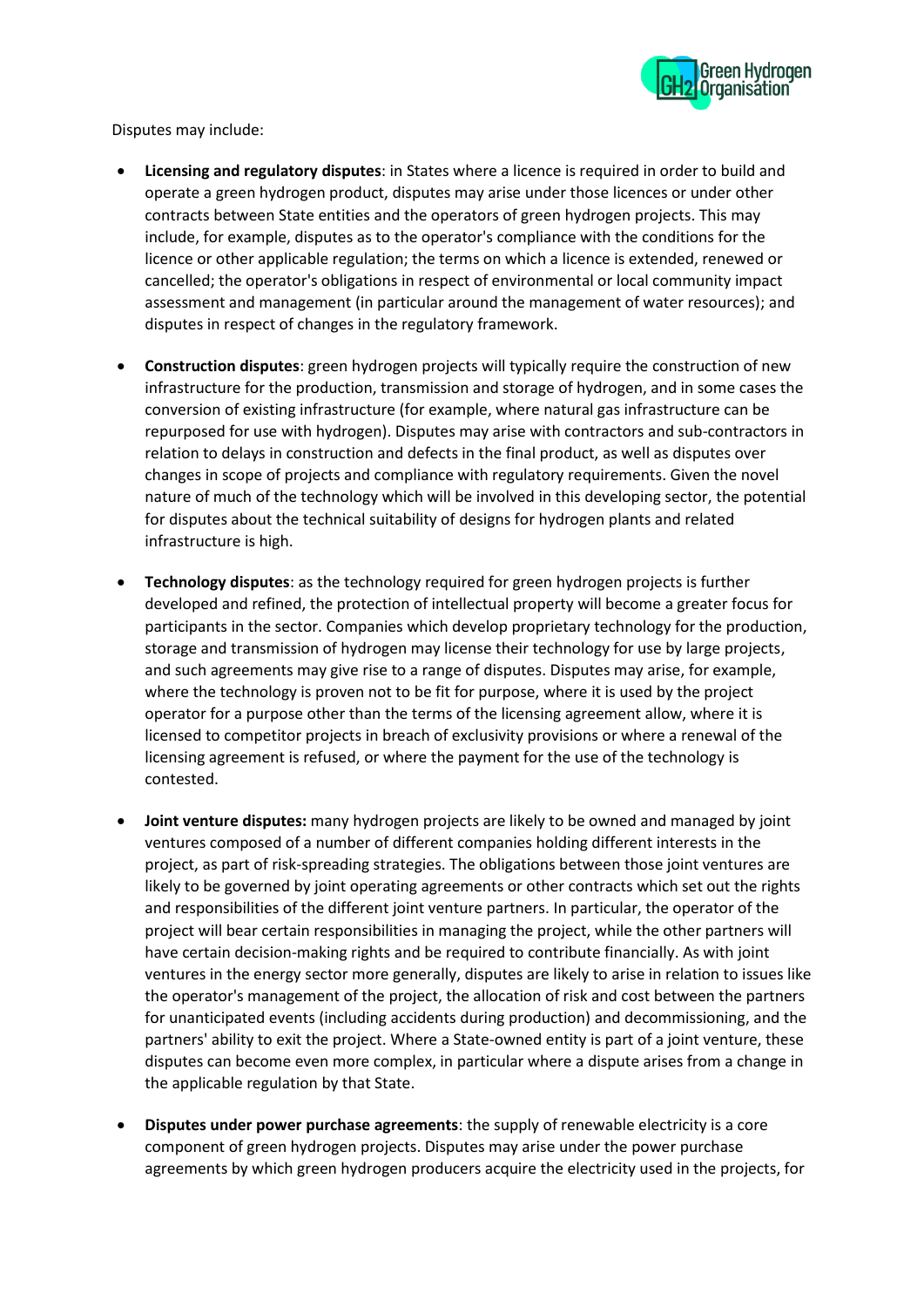

example where there are interruptions to the supply of electricity, where hydrogen producers do not meet their payment or offtake obligations, where there are changes in pricing, or where there is a dispute as to the responsibility for defects in electricity transmission infrastructure. Given the importance of the green credentials of the electricity used in green hydrogen production, there may be disputes as to an alleged misrepresentation of the origin of the electricity.

• **Disputes under hydrogen offtake agreements**: in many projects, hydrogen producers will sell the hydrogen produced from the project to third parties, for example for use in aviation, shipping or industry. Disputes may arise under these agreements where the project does not provide the required volume of hydrogen or where the payment from the offtaker is deficient or late. Similarly, disputes may concern changes in pricing, the responsibility for accidents or loss during the transport or storage of hydrogen, as well as allegations in relation to the quality or contamination of the product provided. There may also be disputes as to the misrepresentation of the green credentials of the product, for example if any portion of the electricity is found to be produced from non-renewable sources.

There may be a range of other disputes arising across the green hydrogen value chain, including with participants' investors, shareholders, local communities, employees, and end-use customers.

## 4. **Conclusion**

Given the complexity and diversity of the possible disputes outlined above, there is no 'one size fits all' approach to dispute resolution which can be applied to all contracts across the green hydrogen value chain. In many circumstances, an arbitration clause will be the most appropriate choice, potentially combined with expert determination for certain narrow issues identified in advance and compulsory negotiation or mediation at the preliminary stage.

Nevertheless, there are some key considerations which may assist in choosing an appropriate dispute resolution clause for a particular contract. These include:

- **Involvement of foreign investors and international parties**: providing a dispute resolution mechanism which is familiar to energy sector stakeholders is likely to be important in generating confidence among foreign investment and international participants in a project. International arbitration is therefore likely to be more attractive to international parties than court litigation in the domestic courts, including the reasons of neutrality, the potential for confidentiality and the capacity for specialist decision-makers, as explained in Section 2 above.
- **Local law requirements and State involvement**: in some jurisdictions, certain types of energy or infrastructure projects must be dealt with through domestic courts as a matter of local law. This may also be the case where State entities hold interests under certain contracts. For instance, some domestic laws prohibit the arbitration of disputes involving the activities of State-owned entities in that State. If this is the case, arbitration may not be able to be used in certain contracts. Similarly, where disputes concern compliance with regulatory issues, they may need to be resolved in domestic courts.
- **Interoperability of related contracts**: many projects will involve a suite of related contracts. It may be important for the contracts to have mutually compatible dispute resolution clauses which allow for the consolidation of disputes arising under different contracts into a single dispute. For example, the construction phase of a project is likely to involve a range of different